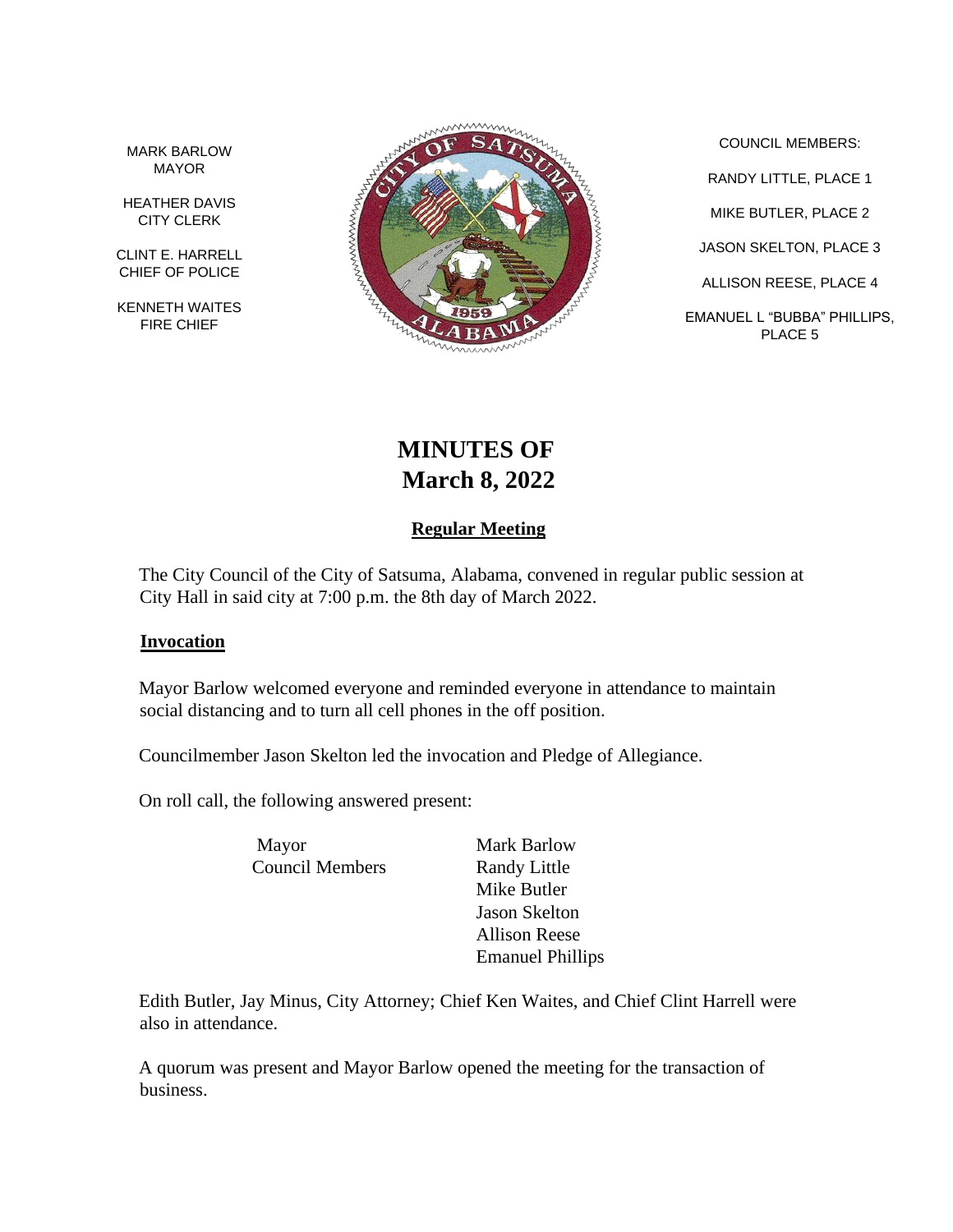#### **Agenda**

On a motion made by Councilmember Skelton to add item "f" to go into executive session to discuss a contract, and seconded by Councilmember Phillips, the motion carried unanimously and the agenda was passed.

#### **Approval of Minutes**

Mayor Barlow presented the minutes from the Regular Meeting held on February 15, 2022. Councilmember Skelton made a motion to approve the minutes as presented. Councilmember Little seconded the motion and the motion carried unanimously.

#### **Recognitions**

None

## **Visitors**

Tiphani Clearman from the Satsuma Public Library Foundation came before council to discuss the butterfly garden and outdoor reading area that will be created with the funds received in the amount of \$7000.00. The council was all in agreement with the placement of the garden and reading area.

## **Mayor's and Council's Reports:**

## **Mayor's Report**

Mayor Barlow expressed his condolences to several families on the death of their loved ones throughout the City of Satsuma.

Mayor Barlow stated that the Swamp fest was a big success and is very excited to the event next year.

Mayor Barlow reported there is a vacancy with Satsuma City School Board. The applications will be available until March 31, 2022 at 5P.M. at City Hall.

Mayor Barlow reported there were two firemen hired for the Fire Department and will now give them a total 8 Full-Time fireman and 5 Part-Time firemen. The Police Department was able to hire a part time employee as well.

Mayor Barlow stated the he spoke with Civil Southeast and the TAP project is still going as planned.

Mayor Barlow stated the project at Steele Creek Lodge has been completed and under budget. He thanked everyone involved in the project.

Mayor Barlow stated the water sewer project is still ongoing.

Mayor Barlow reported that the county side cutter had been out in the city and done a tremendous job in public works and he appreciated the efforts of everyone.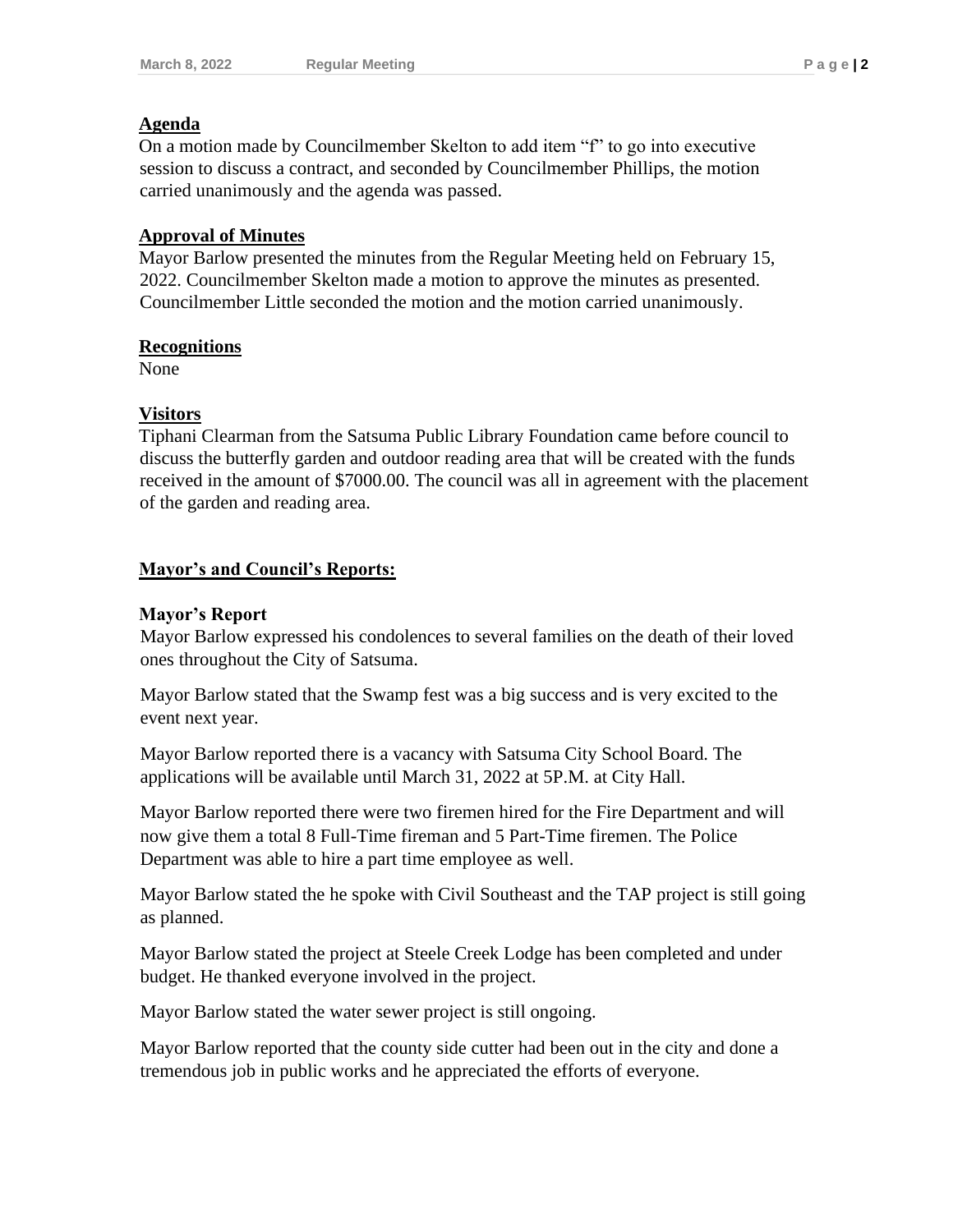Mayor Barlow stated that work on North Oak Drive would be done so the access to the homes in that area could be better.

Mayor Barlow stated that letters would be going out to residents about properties that need to be cleaned up and have adequate time to do so.

Mayor Barlow also stated that the Municipal Dinner would be held March 17, 2022 at Dauphin Island.

#### **Public Services – Councilmember Little**

Councilmember Little reported that the inspections department had been very busy with permits.

Councilmember Little stated that meals on wheels delivered 777 meals in the month and a waiting list is still ongoing with this program. Several trips were also maid during the month for medical, and various other trips for the citizens.

Councilmember Little stated the sanitation trucks are usually rotated and that currently number 8 truck is out getting brake work done on it. He stated that number 7 truck could be possibly traded and a new truck ordered as soon as possible.

Councilmember Little also wanted to thank everyone for the successful event at Swampfest this year.

#### **Public Safety – Councilmember Butler**

Councilmember Butler didn't have anything to report at this time.

#### **Administration – Councilmember Skelton**

Councilmember Skelton stated he didn't have anything to report at this time other than what Councilmember Little had discussed.

#### **Parks & Recreation – Councilmember Reese**

Councilmember Reese stated the splash pad will be tentatively opened on Saturday, April 2, 2022.

#### **Public Works – Councilmember Phillips**

Councilmember Phillips asked Edith Butler what account the tractor and lawn mowers would come out of and Ms. Butler said it would come out of the 7cents account.

A motion by Councilmember Phillips was made to purchase a tractor to replace the old tractor in the public works department, in the amount of \$39,868.80 out of 7cents account and seconded by Councilmember Reese.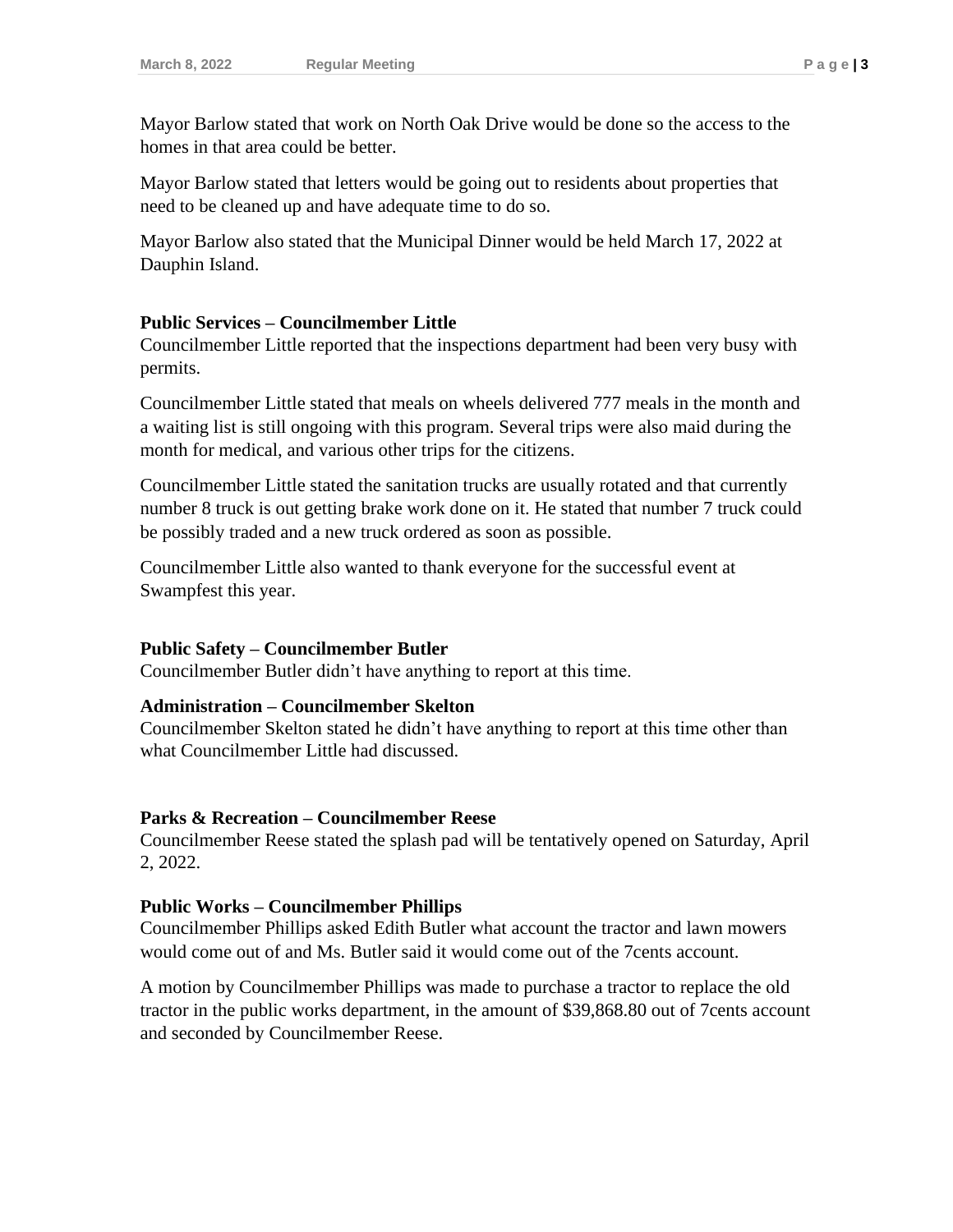A motion by Councilmember Phillips was made to purchase two zero turn lawnmowers in the amount of \$11,694.92 each out of 7cents account. The motion died for a lack of a second.

## **Items for Consideration**

## **A. Consideration of payment of the bills in the amount of \$54,458.72**

On a motion by Councilmember Skelton and seconded by Councilmember Little with all voting "aye" Council unanimously approved and the motion carried.

## **B. Discussion and consideration of purchasing two vehicles out of the court fund for the police department.**

On a motion by Councilmember Butler and seconded by Councilmember Reese with all voting "aye" Council unanimously approved and the motion carried.

# **C. Discussion and consideration of allowing CUBB bowling to use Steele Creek Lodge on April 25, 2002 with only the clean up fee to be collected.**

On a motion by Councilmember Skelton and seconded by Councilmember Reese with all voting "aye" Council unanimously approved and the motion carried.

# **D**. **Discussion and consideration of the voting delegates for the Annual League Convention May 11-14, 2022 in Tuscaloosa.**

On motion by Councilmember Butler for Mark Barlow to be the voting delegate and two alternatives to be Councilmembers Little and Skelton, and seconded by Councilmember Reese with all voting "aye" council unanimously approved and the motion carried.

# **E. Discussion and consideration of giving Travis Jones a 5% special merit increase.**

On motion by Councilmember Phillips and seconded by Councilmember Little with all voting "aye" council unanimously approved and the motion carried.

# **F. Executive session to discuss an employee contract for approximately 30 minutes.**

On motion made by Councilmember Skelton and seconded by Councilmember Reese with all voting "aye" council went into executive session at 7:40P.M. Council reconvened at 8:12P.M. No action taken at this time.

# **Resolutions, Ordinances, Orders & Other Business**

With no further business to come before the Council, Councilmember Skelton made a motion to adjourn the meeting, Councilmember Reese seconded the motion and the meeting adjourned at 8:14 P.M.